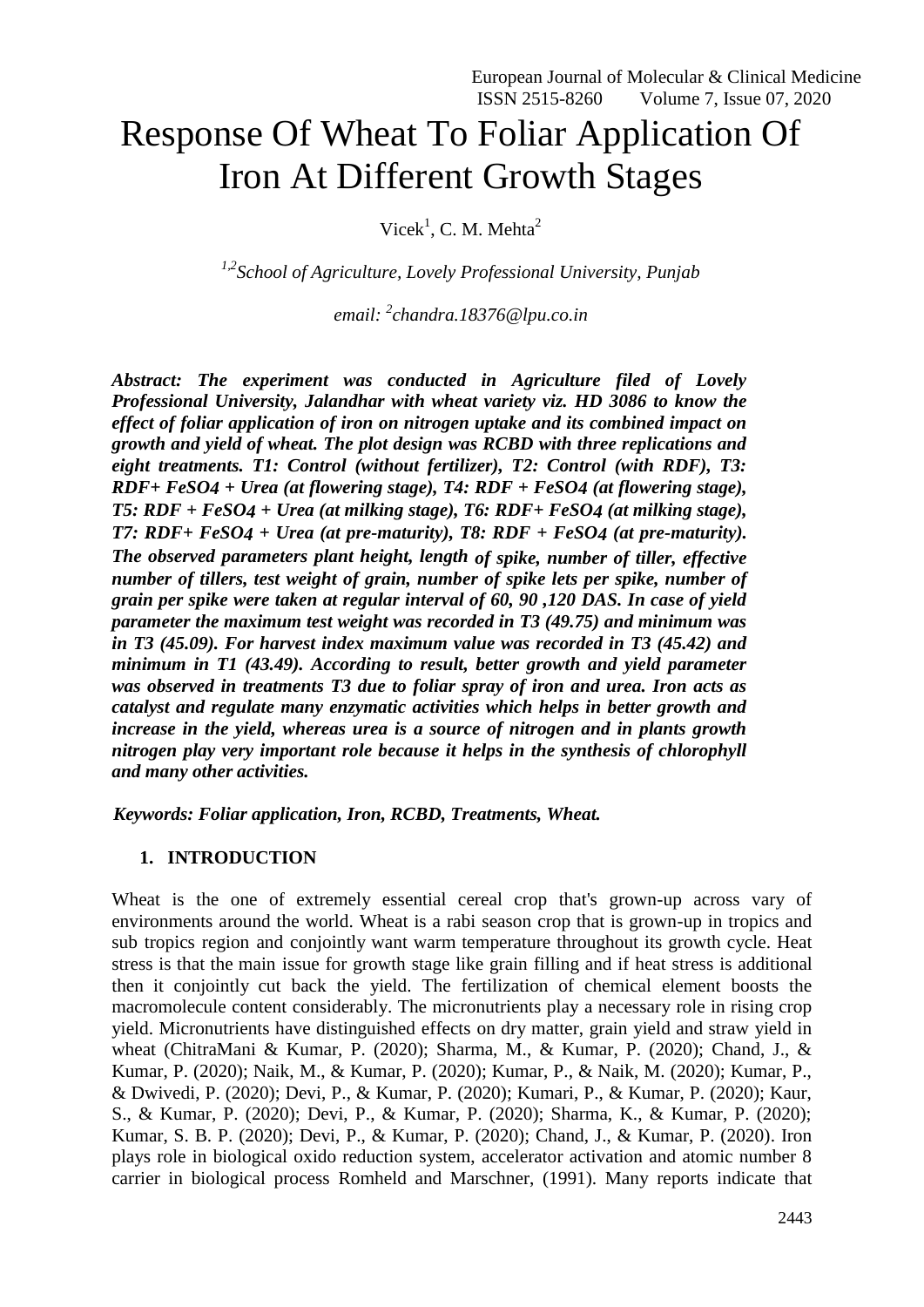either soil or foliar application of micronutrients have correlation with wheat yield (Habib, 2009). Foliar spray of micronutrients is simpler to regulate deficiency downside than soil application Torun *et al.,* (2001). There is very little printed information in literature addressing the role of iron fertilization on Fe concentrations within the edible elements of staple food crops. Extremely of the studies regarding iron fertilization cantered additional on correction of Fe deficiency downside. Additionally, in distinction to zinc, iron fertilization looks to be not effective in rising Fe concentrations of cereal grains Rengel *et al.,* (1999). Recent proof in literature indicates that chemical element organic process standing of plants incorporates a positive influence on grain accumulation of iron Kutman *et al.,* (2010). Therefore present study was aimed to investigate the evaluate the response of Fe application on growth and yield of wheta.

# **2. MATERIALS AND METHODS**

Field experiment was conducted out at experimental farm of faculty of agriculture, throughout Rabi season 2017-2018. The situation of farm is at line of longitude  $75^{\circ}$  with altitude of 232 m higher than water level and latitude  $31.25^{\circ}$ . The farm is underneath central plain agro geographical zone of geographical region. Winter wheat crop (variety HD3086) was selected for the study. Taking iron and recommended fertilizers (NPK) total eight treatments i.e. T1: Control (without fertilizer), T2: Control (with RDF), T3: RDF+ FeSO4 + Urea (at flowering stage), T4:  $RDF + FeSO4$  (at flowering stage), T5:  $RDF + FeSO4 + Urea$  (at milking stage), T6: RDF+ FeSO4 (at milking stage), T7: RDF+ FeSO4 + Urea (at prematurity), T8: RDF + FeSO4 (at pre-maturity) were selected in the study. Three replication of each treatment was selected in the study. Standard package of practice was adopted for crop cultivation with 15  $kg$  ha<sup>-1</sup> as per treatment. Crop harvested at maturity stage (panicles contained 80% of the ripened spikelet) and straw and grain had 20 per cent wet from main field. Every plot harvested on an individual basis, packed and separated. It was left for drying and on an individual basis from every plot taken reading for yield parameters **Growth and yield attributing characters**

Growth and yield parameters i.e. i.e. plant height, no. of productive tillers, spike length, dry biomass, thousand grain weight, grain yield, straw yield and harvest index were noted as per standard protocols.

## **Statistical analysis**

All data tabulated according treatment wise under three replications. To develop ANOVA table was done data entry while has rejected the null hypothesis. For identify most efficient treatment applied Duncan Multiple Range Test (DMRT) and mean separation technique. Regarding software programs Ms Word 2010 used for processing and Ms Excel used for making graphs and tables. For running statistical analysis used IBM SPSS 22 licence. ANOVA was done for test significance difference for each parameter. Calculation has done 5 per cent significant level.

## **3. RESULTS AND DISCUSSIONS**

## **Effect of iron on plant height**

The periodic plant height at 60, 90 and 120 days after sowing (DAS) are presented in figure 1. At 60 DAS plant height vary from 27.5 to 42.4 cm. The highest value was observed (42.4 cm) in T3 RDF+FeSO4+Urea (at flowering stage) and it was statically followed by T5 40.2 cm (at milking stage) and lowest value was observed 27.5 in T1 (i.e. control). At 90 DAS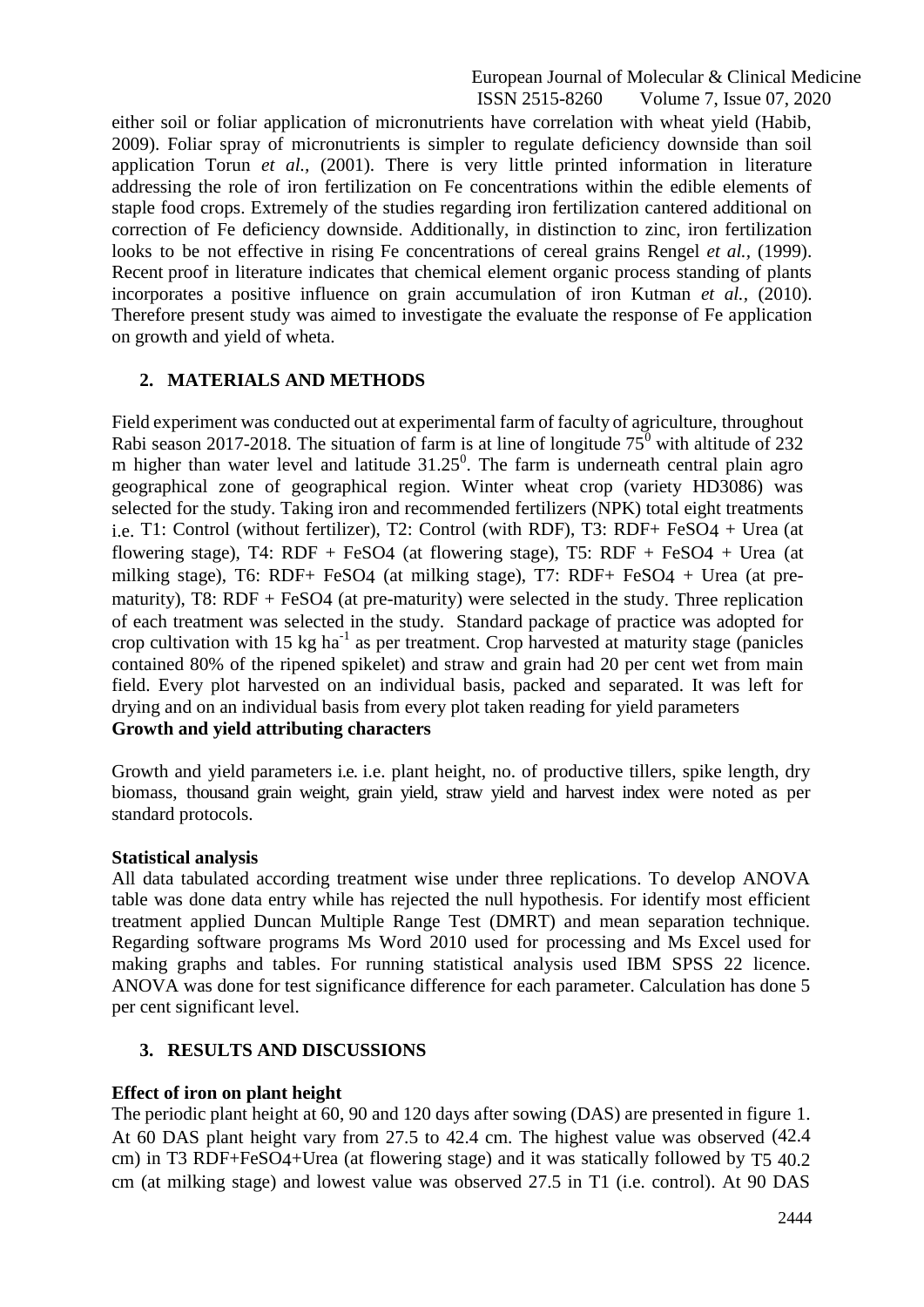plant height ranged from 80.2 to 85.03 cm. The height value was observed in T3 85.03 cm RDF+FeSO4+Urea (at flowering stage) and the value is followed by T5 82.23 cm RDF+FeSO4+Urea (at milking stage) and lowest value was observed in T1 80.2 cm control (without RDF). Plant height ranged from 86.6 to 93.5 cm at harvesting time. The highest value observed was 93.5 cm in T3 RDF+FeSO4+Urea (at flowering stage) and that was followed by T5 92 cm that is RDF+FeSO4+Urea (at milking stage). The lowest height was observed was 85.6 cm in T1 control (without RDF). Iron have a significant role in energy transfer within the plant, (Abbas *et al.,*2009; Ali,2012; Bameri *et al.,* 2013).



Fig. No. 1 Effect of iron foliar spray on plant height

#### *4.1.1 Tillers Number*

Tiller are responsible for both the grain yield and straw yield. If tiller number are more than the straw yield would be more. In this result we are discussing about what was the impact of foliar application of iron on the tiller numbers of wheat. The tiller numbers are recorded at 60, 90 days after sowing (DAS) and at harvest are presented in Fig 2. There was significant variation in the plant height of T3 treatment as compare to control. At 60DAS total No. of tiller vary from 127 to 155. The highest value was observed 155 in T3 RDF+FeSO4+Urea (at flowering stage) and it was statically value was followed by T5 151 (at milking stage) and lowest value was observed 127 in T1 i.e. control (without RDF). At 90 DAS total No. of tiller ranged from 111 to 132..



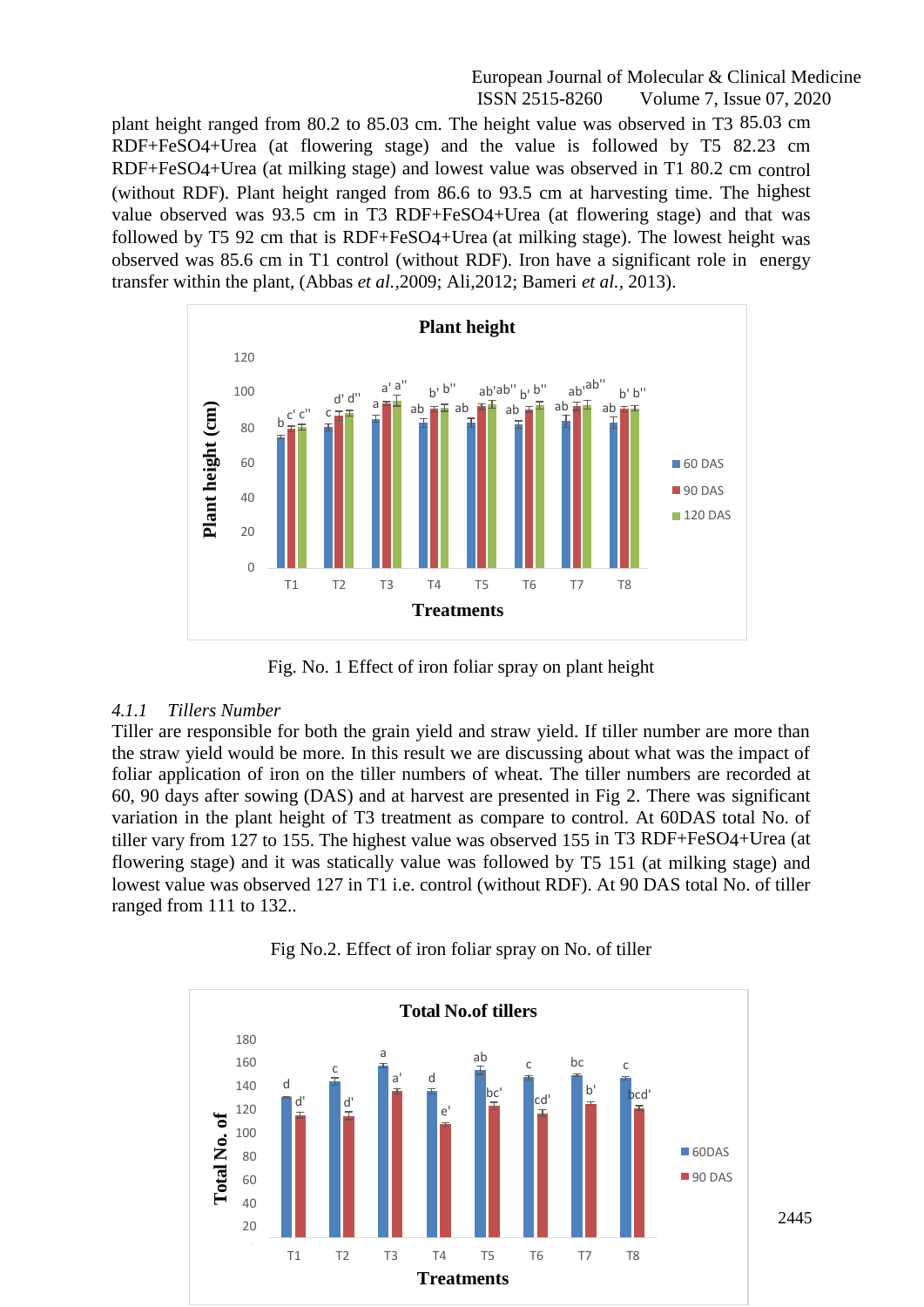The height value was observed in T3 132 RDF+FeSO4 (at flowering stage) and the value is followed by T5 119 RDF+FeSO4+Urea (at milking stage) and lowest value was observed 111 in T1 i.e. control (without RDF). Similar results were obtained by Abbas *et al.,* (2009), Nadim *et al.,* (2012) that when iron was applied alone or in combination with other nutrient it significantly helps in increasing No. of tillers as compared to control. Jatav (2004), reported that the increase in the grain and straw yield of wheat due to increase in number of effective tillers, number of grain per ear and number of effective tiller per meter row length therefore increase uptake of NPK and micronutrient due to iron application (Kumar, P. (2019); Kumar, D., Rameshwar, S. D., & Kumar, P. (2019); Dey, S. R., & Kumar, P. (2019); Kumar et al. (2019); Dey, S. R., & Kumar, P. (2019); Kumar, P., & Pathak, S. (2018); Kumar, P., & Dwivedi, P. (2018); Kumar, P., & Pathak, S. (2018); Kumar et al.,2018; Kumar, P., & Hemantaranjan, A. (2017); Dwivedi, P., & Prasann, K. (2016). Kumar, P. (2014); Kumar, P. (2013); Kumar et al. (2013); Prasann, K. (2012); Kumar et al. (2011); Kumar et al. (2014).

#### **Spike Length (cm)**

In this we are discusing about that what was the impact of intercropping of wheat with chickpea and mustard on spike length. spike length was taken at harvesting time. It is the parameter that included in the straw yield and grain yield**.** The maximum spike length at harvesting was 11.45cm recorded in T3, it was at statically at per T1. Length of spike at harvesting in is near about the highest length recorded. In treatment T5 the length of spike is 10.79 cm which was statically at per T7 that is 10.19cm, spike length directly affects the yield. But in some case if spike height is more and grain per spike is less than yield gets decreased and if length of spike is less but grains number of grains per spike is more than yield get increased. The results were supported by Amal *et al.,* (2011) that the spray of urea effectively increase the spike length significantly as compare to control (Reddy, 2004).



Fig.3. Effect of iron application on spike length (cm) **Test weight (g) (1000 seed)**

Grain weight represents the development and plumpness of grains. It is index of yield. Grain test weight used as a grain quality indicator. Lower test weight is more common when crops have stress on some point of the grain-filling period. Any disease and insect or environmental condition can affect the test weight these condition may reduce the movement of nutrients to the kernel during grain filling period. The data on 1000-grain weight are presented in Fig.4. Maximum test weight (49.75 g) was recorded in treatment T3: RDF+FeSO4+Urea (at flowering stage) it was statistically at per treatment T5: RDF+FeSO4+Urea (at milking stage)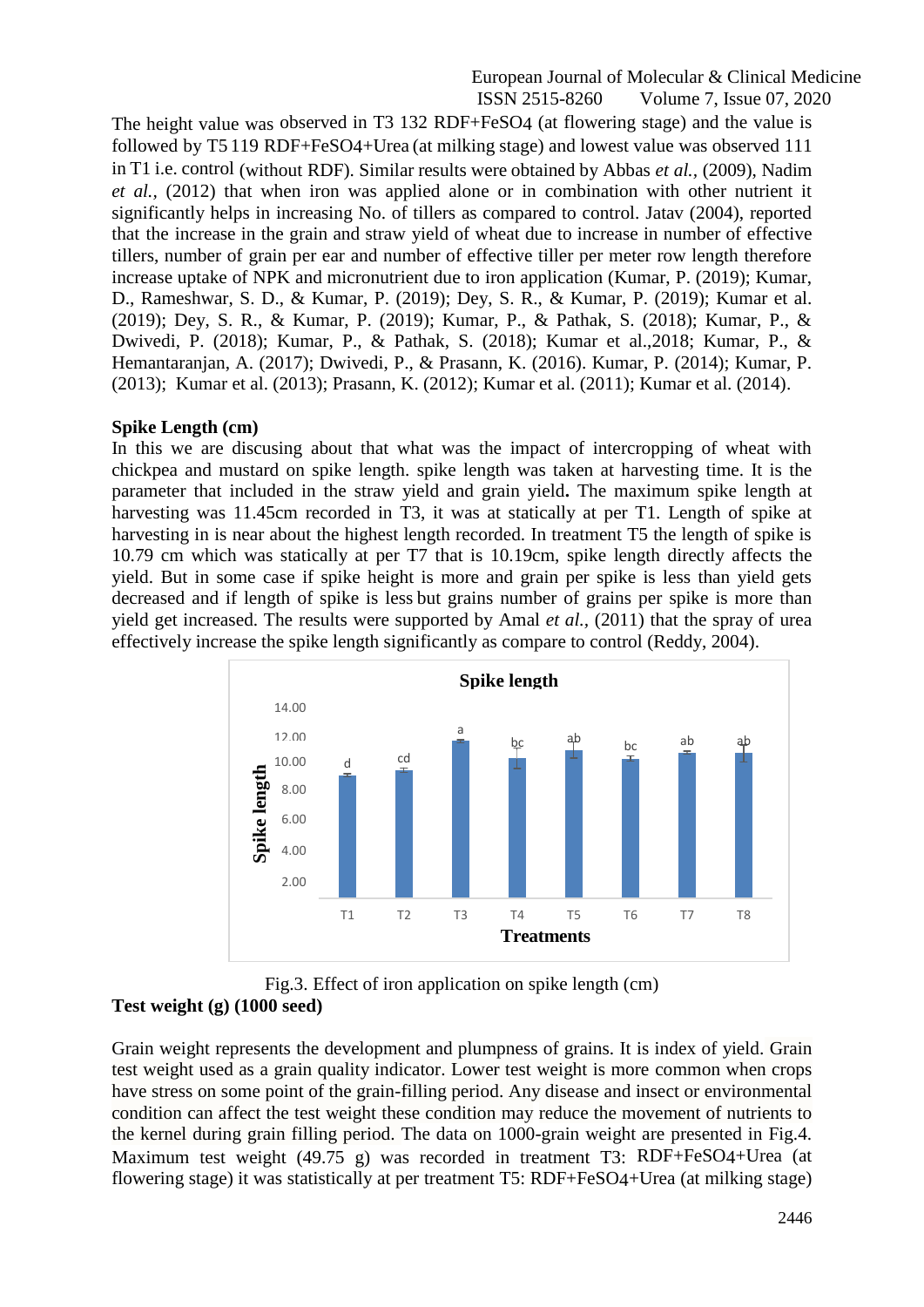and T7: RDF + FeSO4+Urea (at pre-maturity) and was significantly different from T1 and T4. Lowest test weight is observed in treatment T1: Control (without fertilizer) is 43.49 gm. There was significant increase in test weight in all treatments as compared to control. Same results were recorded by Yaseen *et al.,* (2010) that when plants were treated with urea and iron foliar spray there was significant increase in test weight as compared to control.



Fig.4. Effect of iron application on test weight (g) **Number of spikelet per spike**

Number of kernals per spike is also a factor that effect the yield. In current experiment there is not much effefct on no, of keranals. There is slightly variation in total number of kernals per spike of wheat. The heighest number of kernals was recorded in treatment T3: RDF+FeSO4+Urea (at flowering stage) and it was statically at per T5: RDF+FeSO4+Urea (at milking stage) and T7: RDF + FeSO4+Urea (at pre-maturity). Treatmet T4: RDF+FeSO4(at flowering stage) and treatment T8: RDF+FeSO4 (at pre-maturity) has very less variation in total number of spikelets per spike in T4: RDF+FeSO4 (at flowering stage) has 74 number of spikelets and T8: RDF+FeSO4 (at pre-maturity) has 74.33 number of total spikelets perspike of wheat. The lowwest number of spikelets was recorded in T1: Control (without RDF) that was 70. Jatav (2004), reported that the increase in the grain and straw yield of wheat due to increase in number of effective tillers, number of grain per ear and number of effective tiller per meter row length therefore increase uptake of NPK and micronutrient due to iron application.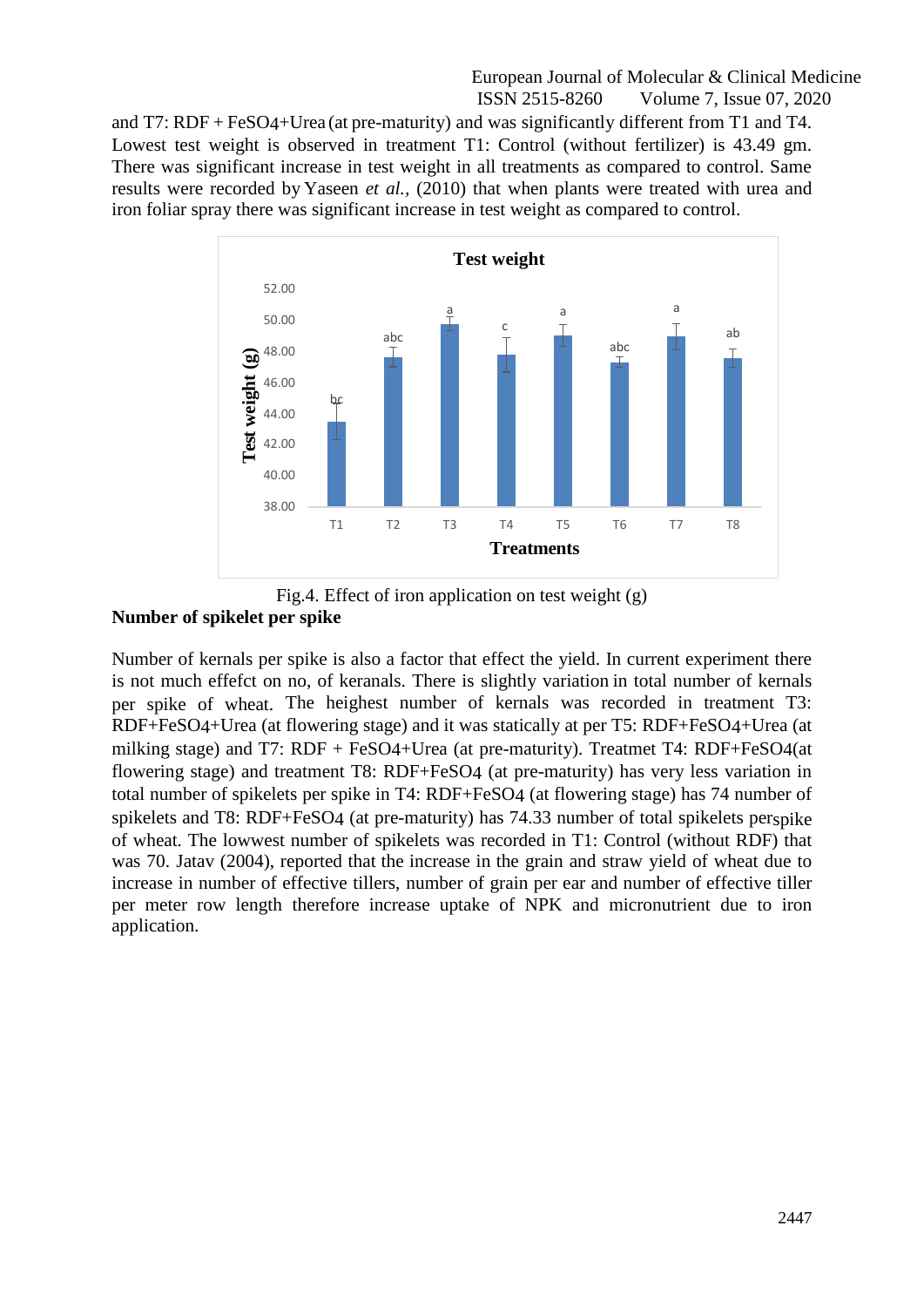

Fig. 5 Effect of iron application on No. of spikelet per spike

# **4.1.1 Number of grain per spike.**

Number of grains per spike directly effect the yield. If the number of grains per spike was more than yield was good. And if the number of grain was less per spike than it reduce the yield. Number of grain per spike get effected at grain felling stage. In current experiment the maximum number of grain per spike was recorded 55 in T3: RDF+FeSO4+Urea (at flowering stage) it was statically at per T5: RDF+FeSO4+Urea (at milking stage) and T7: RDF + FeSO4+Urea (at pre-maturity). The lowest number of grain per spike 43.67 was recorded in T1: control(without RDF). It was statically at per T2: control(with RDF). There is significant increase in the No. of spike per spikelets in treatments as compared to control.

The results were supported by Bimeari *et al.,* (2010) the foliar application of iron with nitrogen significantly increased the No. of grains per spike, 1000 grain weight and grain yield. The results obtained by the study suggested that the foliar application of micronutrients had better effect on the growth and yield parameters og wheat. Jatav (2004), reported that the increase in the grain and straw yield of wheat due to increase in number of effective tillers, number of grain per ear and number of effective tiller per meter row length therefore increase uptake of NPK and micronutrient due to iron application.



Fig.6 Effect of iron application on No. of grain per spike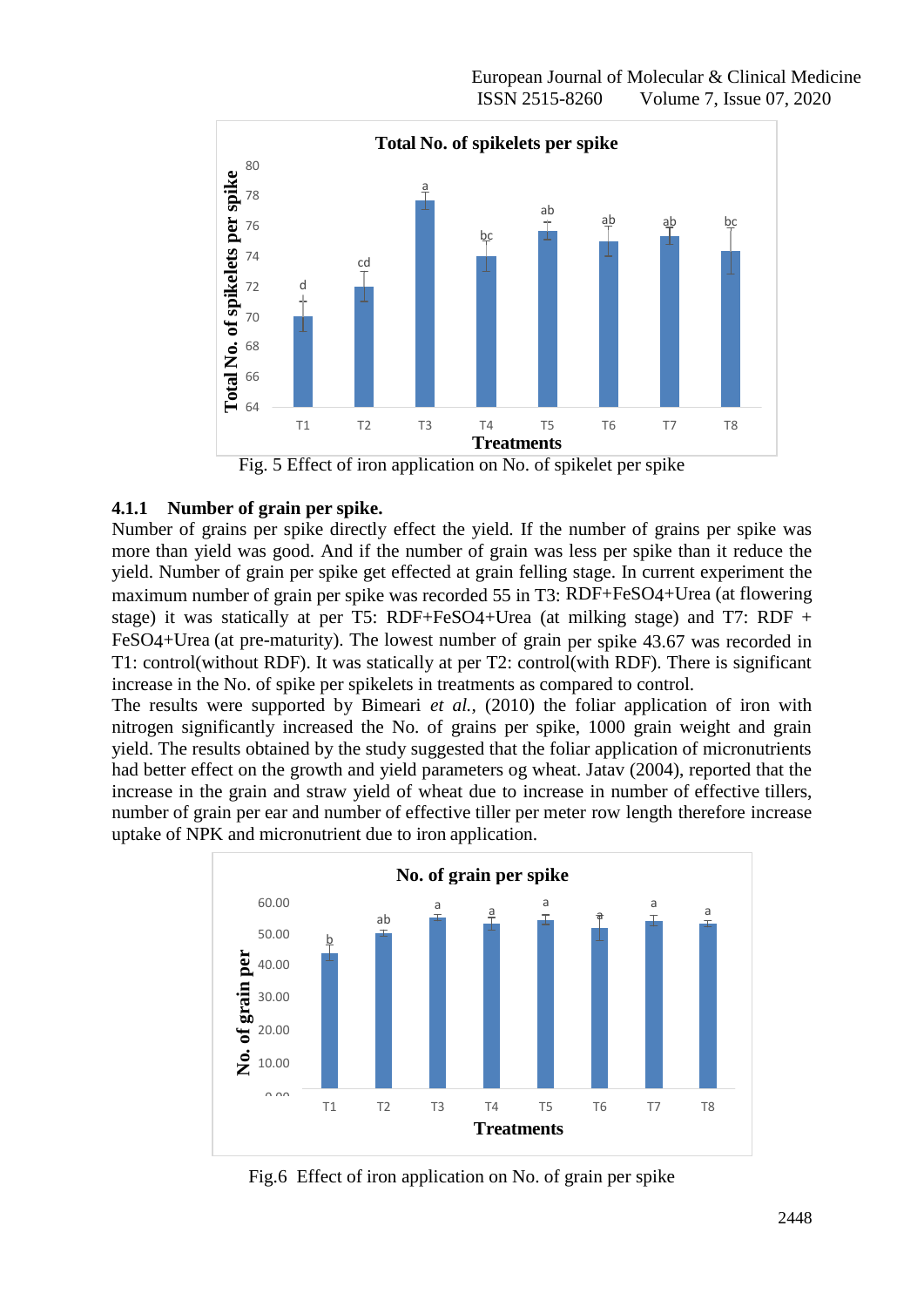# **Total No. of productive tillers**

It was observed that height number of effective tiller in per meter row length of wheat is 105.33 in T3: RDF+FeSO4+Urea (at flowering stage). It was statically at per T5: RDF+FeSO4+Urea (at milking stage). The lowest number of effective tiller was observed in one meter row length is 90.66 in T1: control (without RDF). T2: control (with RDF) was statically at per T4: RDF + FeSO4 (at flowering stage). Number of effective tiller was always less than the total number of tiller. Effective tiller are those which has grains or those tiller which produce grain.



Fig.7 Effect of iron application on total No. of productive tiller

The results were supported by Yaseen *et al.,* (2011) that the foliar application of micronutrients at different rates increased the No. of productive tillers which results in the increase of grain yield. Jatav (2004), reported that the increase in the grain and straw yield of wheat due to increase in number of effective tillers, number of grain per ear and number of effective tiller per meter row length therefore increase uptake of NPK and micronutrient due to iron application.

# **Grain yield (q ha-1)**

Grain yield per plot was obtained in the current experiment under different treatments is depicted in figure 8. A significant increase in yield was reported in T3 as compare to T1and T2 however in other treatments no clear significant increase was reported. It was observed that highest grain is 53.56 q ha<sup>-1</sup> in T3: RDF+ FeSO4 + Urea (at flowering stage). It was statically at per T7: RDF+ FeSO4 + Urea (at pre-maturity), and T5: RDF + FeSO4+ Urea (at milking stage. The lowest yield was observed 38.73 q ha<sup>-1</sup> in T1: control (without RDF) and it was statically at per T2: control (with RDF).

The results obtained were similar with Yaseen *et al.,* (2010) that the foliar application of nitrogen increase the grain yield but not at significant level, but when iron and nitrogen both applied in combination was resulted in highest grain yield as compare to control and nitrogen application. Chaudry *et al.,* (2007) reported that micronutrients (Zn, Fe, B) significantly increased the wheat yield over control when applied in single and in combination, along with basal dose of NPK.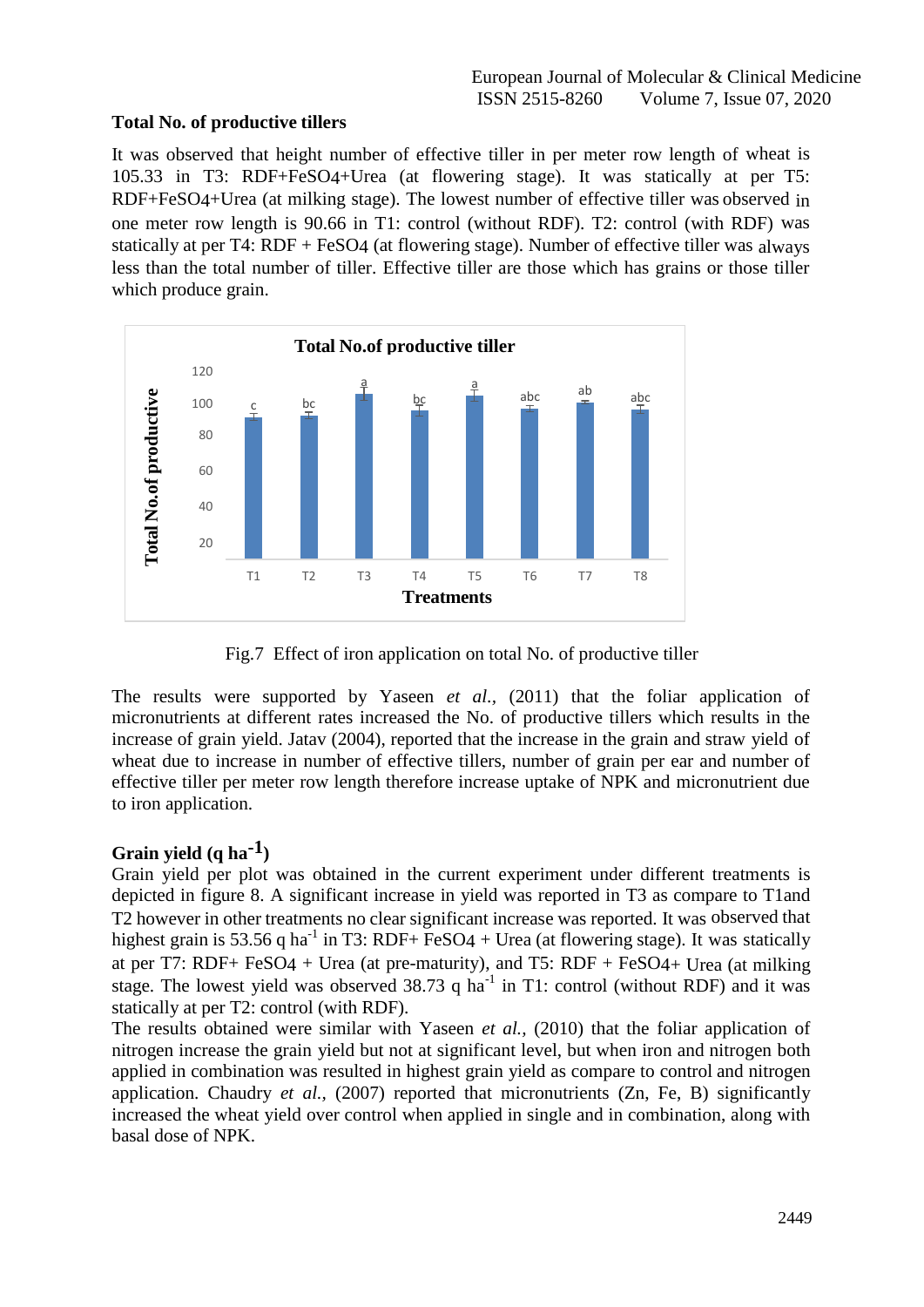

Fig.8 Effect of iron application on grain yield  $(q ha^{-1})$ 

# **Straw yield (q ha-1)**

Highest straw yield was obtained 70.23 q ha<sup>-1</sup> in T3: RDF+ FeSO4 + Urea (at flowering stage) followed by 69.6 q ha<sup>-1</sup> in T5: RDF+ FeSO4 + Urea (at pre-maturity), 68.73 q ha<sup>-1</sup> T6: RDF+ FeSO4 (at milking stage),  $68.7q$  ha<sup>-1</sup> T7: RDF+ FeSO4 + Urea (at pre-maturity),  $68.03$ q ha<sup>-1</sup> T8: RDF + FeSO4 (at pre-maturity. The lowest straw yield was recorded 57.73 q ha<sup>-1</sup> T1: Control (without fertilizer) followed by 66.63 q ha<sup>-1</sup> T2: Control (with RDF). There was significant increase in straw yield in all treatments as compared to control. The results were supported by Shahrokhi *et al.*, (2012), that there was significant increase in the straw yield when iron was applied in different concentrations as compared to control. Bai and Malakouti (2003), conducted an experiment, detailed that maximum straw yield was obtained when18kg ha<sup>-1</sup> iron sulfate and 21 kg ha<sup>-1</sup> manganese was applied.



Fig.9 Effect of iron application on straw yield  $(q \, ha^{-1})$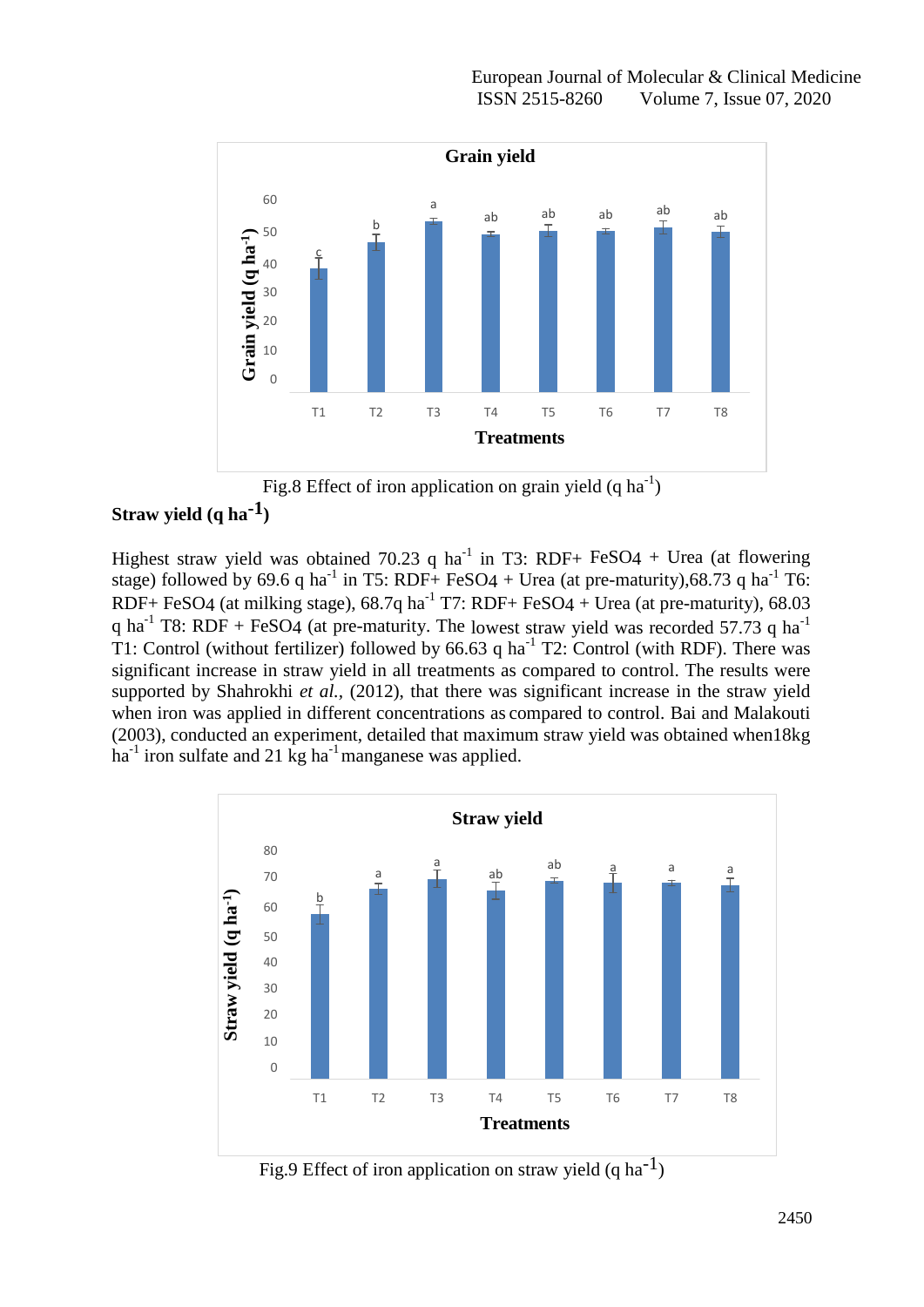# **Total yield (q ha-1)**

In the current experiment the highest total yield was in T3: RDF+ FeSO4 + Urea (at flowering stage) 121.33 q ha<sup>-1</sup> followed by T7: RDF+ FeSO4 + Urea (at pre-maturity) 120.33 q ha<sup>-1</sup> and T5: RDF + FeSO4 + Urea (at milking stage) 120.2 q ha<sup>-1</sup>. The minimum yield was obtained in the T1: Control (without fertilizer) 96.46 q ha<sup>-1</sup>. In T6: RDF+ FeSO4 (at milking stage) and T8: RDF + FeSO4 (at pre-maturity) had little variation in the total yield that is 119.16 q ha<sup>-1</sup> and 118.23 q ha<sup>-1</sup>. There data obtained in the present study of total yield was non-significant in all treatments. Different results were given by Shahrokhi *et al.,* (2012), that there was significant increase in the straw yield when iron was applied in different concentr



Fig.10 Effect of iron application on total yield  $(q \, ha^{-1})$ 

## **4.1.2 Harvest Index (%)**

Effect of foliar application of iron and nitrogen on harvesting index is shown in figure 11. Harvesting index the highest harvesting was observed (43.28) in T3: RDF+ FeSO4 + Urea (at flowering stage) followed by  $(42.90)$  T7: RDF+ FeSO4 + Urea (at pre- maturity),  $(42.84)$  T4: RDF + FeSO4 (at flowering stage), (42.46) T8: RDF + FeSO4 (at pre-maturity), (42.34) T6: RDF+ FeSO4 (at milking stage). The lowest harvest index was observed in (40.12) T1: Control(without fertilizer). There was significant increase in the harvest index in treatments as compared to control. The results were supported by Rawashdeh (2013), that foliar application of iron and boron increase the harvest index significantly.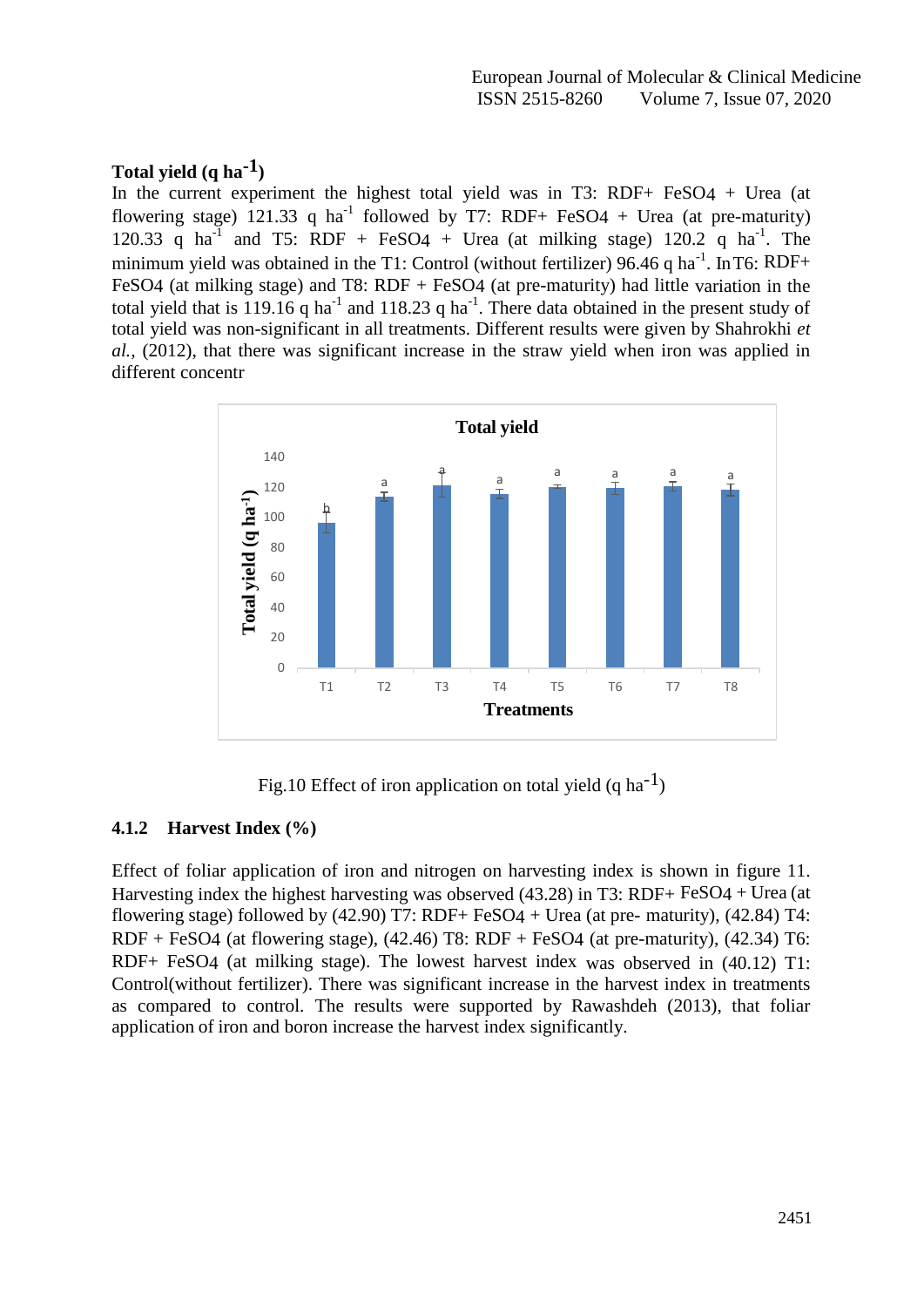

Fig.11 Effect of foliar application of iron on harvest index

# **4. CONCLUSION**

The results of the present study reports that treatments with application of foliar iron have significant impact on plant height, productive tillers, spike length, dry biomass, test weight, grain yield, straw yield and harvest index as compare to control. Therefore, foliar applicaton of Fe have a significant impact on wheat crop growth and yield.

# **REFERENCE**

- [1] Abbas, G., Khan, M. Q., Khan, M. J., Hussain, F. and Hussai, I. 2009**.** Effect of Iron on the Growth and Yield Contributing Parameters of Wheat (*Triticum a estivum*L.). *J. Anim. Plant Sci.,* 19: 135-139.
- [2] Amal, G. Ahmed, M. M. Tawfik and Hassanein, M. S., 2011, Foliar Feeding of Potassium and Urea for Maximizing Wheat Productivity in Sandy Soil. Australian J. Basic Appl. Sci., 5(5) : 1197-1203.
- [3] Bai, B. A., & Malakouti, M. J. (2003). Effects of iron, manganese, zinc, and copper on wheat yield and quality under saline condition.
- [4] Bameri M, Abdolshahi R, Mohammadi-Nejad G, Yousefi K, Tabatabaie SM (2012). Effect of different microelement treatment on wheat (*Triticum aestivum*) growth and yield. *Intl. Res. J. Appl. Basic. Sci*. 3(1): 219-223.
- [5] Chaudry, E. H., Timmer, V., Javed, A. S., & Siddique, M. T. (2007). Wheat response to micronutrients in rainfed areas of Punjab. Soil & Environ, 26(1), 97-101.
- [6] Habib, M., 2009. Effect of Foliar Application of Zn and Fe on Wheat Yield and Quality. *Afr.*
- a. *J, Biotechnol.,* **8**: 6795-6798.
- [7] Jatav M. K. (2004). Effect of application of phosphorus, manganese and iron on yield and nutrient uptake by wheat (*Triticum aestivum* L.) in inceptisols**.**
- [8] Kutman UB, Yildiz B, Ozturk L, Cakmak I (2010) Biofortification of durum wheat with zinc through soil and foliar applications of nitrogen. *Cereal Chemistry* **87,** 1-9
- [9] Nadim AM, Awan UI, Baloch SM, Khan AE, NaveedK, Khan AM, Zubair M, Hussain N. Effect of Micronutrients on Growth and Yield of Wheat. *Pak J Agri Sci.* 2011;*48(3):191-196.*
- [10] Rawashdeh HM, Sala F (2013). The effect of foliar application of iron and boron on early growth parameters of wheat (*Triticum aestivum* L.). Research Journal of Agricultural Science, 45 (1): 21-26.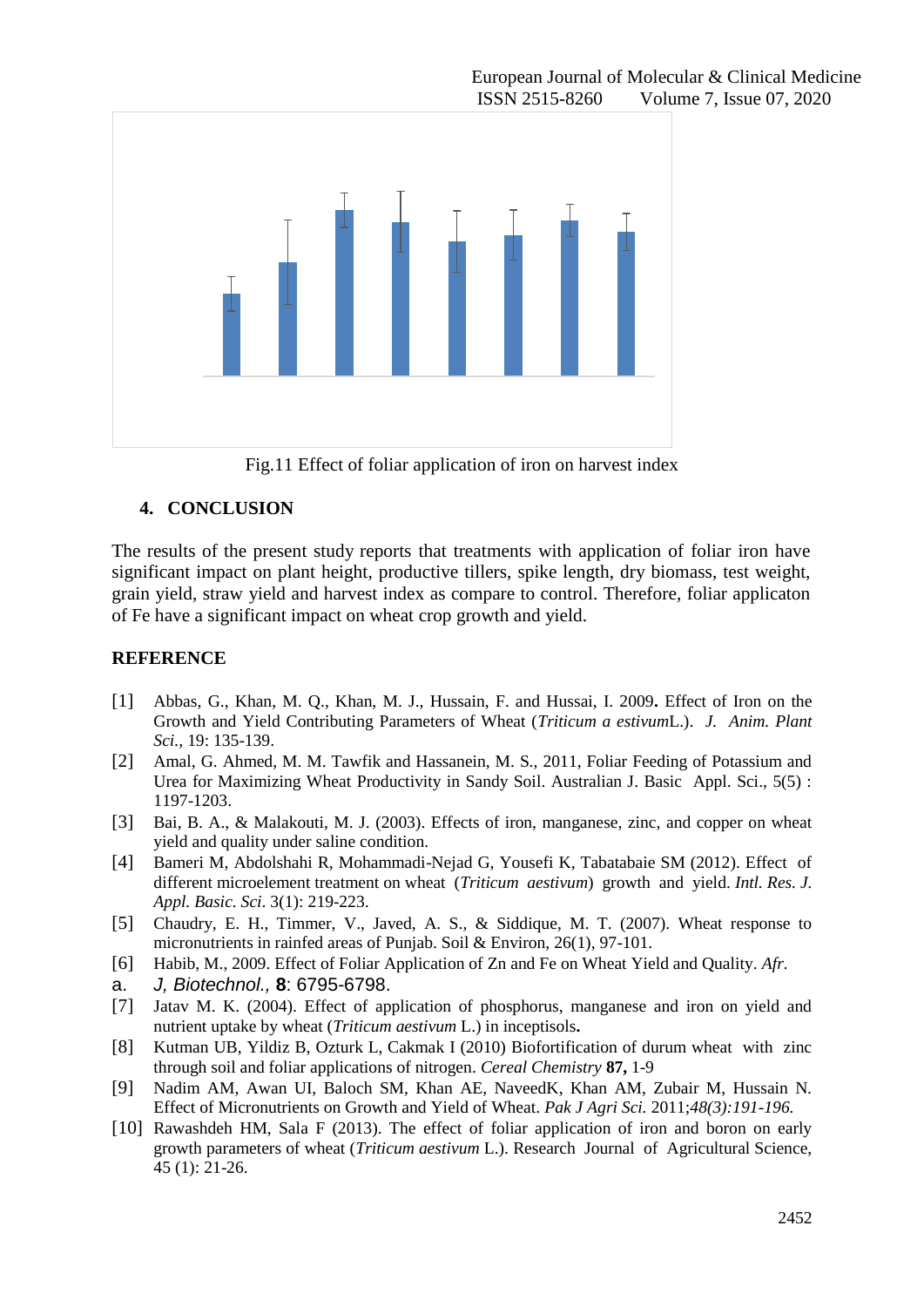- [11] Reddy S R (2004) Agronomy of Field Crops. Kalyani Publishers, India.
- [12] Rengel Z, Batten GD, Crowley DE (1999) Agronomic approaches for improving the micronutrient density in edible portions of field crops. *Field Crops Research* **60,** 27- 40.
- [13] Romheld V, Marschner H (1991). Functions of micronutrients in plants. In: Mortvedt JJ, Cox FR, Shuman LM, Welch RM (Ed). Micronutrients in Agriculture (pp. 297- 328): 2ed No. 4 in the Soil Science Society of America Book Series. Soil Sci. Soc. Amer., Inc. Madison, Wisconsin, U.S.A.
- [14] Shahrokhi, N., Khourgami, A., Nasrollahi, H., & Shirani-Rad, A. H. (2012). The effect of iron sulfate spraying on yield and some qualitative characteristics in three wheat cultivars. Annals of Biological Research, 3(11), 5205-5210.
- [15] Torun, A., Gültekin, I., Kalayci, M., Yilmaz, A., Eker, S., & Cakmak, I. (2001). Effects of zinc fertilization on grain yield and shoot concentrations of zinc, boron, and phosphorus of 25 wheat cultivars grown on a zinc-deficient and boron-toxic soil. Journal of plant nutrition, 24(11), 1817-1829.
- [16] Yassen A, El-Nour AA, Shedeed S. Response of Wheat to Foliar Spray with Urea and Micronutrients. J American Sci. 2010;6(9):14-22.
- [17] ChitraMani, P. K. (2020). Evaluation of antimony induced biochemical shift in mustard. Plant Archives, 20(2), 3493-3498.
- [18] Sharma, M., & Kumar, P. (2020). Biochemical alteration of mustard grown under tin contaminated soil. Plant Archives, 20(2), 3487-3492.
- [19] Chand, J., & Kumar, P. (2020). Yield attribute shift of mustard grown under cadmium contaminated soil. Plant Archives, 20(2), 3518-3523.
- [20] Naik, M., & Kumar, P. (2020). Role of growth regulators and microbes for metal detoxification in plants and soil. Plant Archives, 20(2), 2820-2824.
- [21] Kumar, P., & Naik, M. (2020). Biotic symbiosis and plant growth regulators as a strategy against cadmium and lead stress in chickpea. Plant Archives, 20(2), 2495-2500.
- [22] Kumar, P., & Dwivedi, P. (2020). Lignin estimation in sorghum leaves grown under hazardous waste site. Plant Archives, 20(2), 2558-2561.
- [23] Devi, P., & Kumar, P. (2020). Concept and Application of Phytoremediation in the Fight of Heavy Metal Toxicity. Journal of Pharmaceutical Sciences and Research, 12(6), 795-804.
- [24] Kumari, P., & Kumar, P. (2020). Trichoderma fungus in mitigation of rhizosphere arsenic: with special reference to biochemical changes. Plant Archives, 20(2), 3512-3517.
- [25] Kaur, S., & Kumar, P. (2020). Ameliorative effect of trichoderma, rhizobium and mycorrhiza on internodal length, leaf area and total soluble protein in mung bean (Vigna radiata [L.] R. Wilazek) under drought stress. Journal of Pharmacognosy and Phytochemistry, 9(4), 971-977.
- [26] Devi, P., & Kumar, P. (2020). Effect of bioremediation on internodal length and leaf area of maize plant cultivated in contaminated soil with chromium metal. Journal of Pharmacognosy and Phytochemistry, 9(4), 1408-1413.
- [27] Sharma, K., & Kumar, P. (2020). Mitigating the effect of biofertilizers on morphological and biochemical level in pearl millet grown under mercury toxicity. Journal of Pharmacognosy and Phytochemistry, 9(4), 955-961.
- [28] Kumar, S. B. P. (2020). Salinity stress, its physiological response and mitigating effects of microbial bio inoculants and organic compounds. Journal of Pharmacognosy and Phytochemistry, 9(4), 1397-1303.
- [29] Devi, P., & Kumar, P. (2020). Enhancement effect of biofertilizers on germination percentage and plant height in maize grown under chromium toxic soil. Journal of Pharmacognosy and Phytochemistry, 9(4), 702-707.
- [30] Chand, J., & Kumar, P. (2020). Biochemical shift of mustard grown under cadmium contaminated soil. Journal of Pharmacognosy and Phytochemistry, 9(3), 178-183.
- [31] Kumar, P. (2019). Evaluation Of Internodal Length And Node Number Of Pea Treated With Heavy Metal, Polyamines And Glomus. Journal of the Gujarat Research Society, 21(10s), 518- 523.
- [32] Kumar, D., Rameshwar, S. D., & Kumar, P. (2019). Effect Of Intergated Application Of